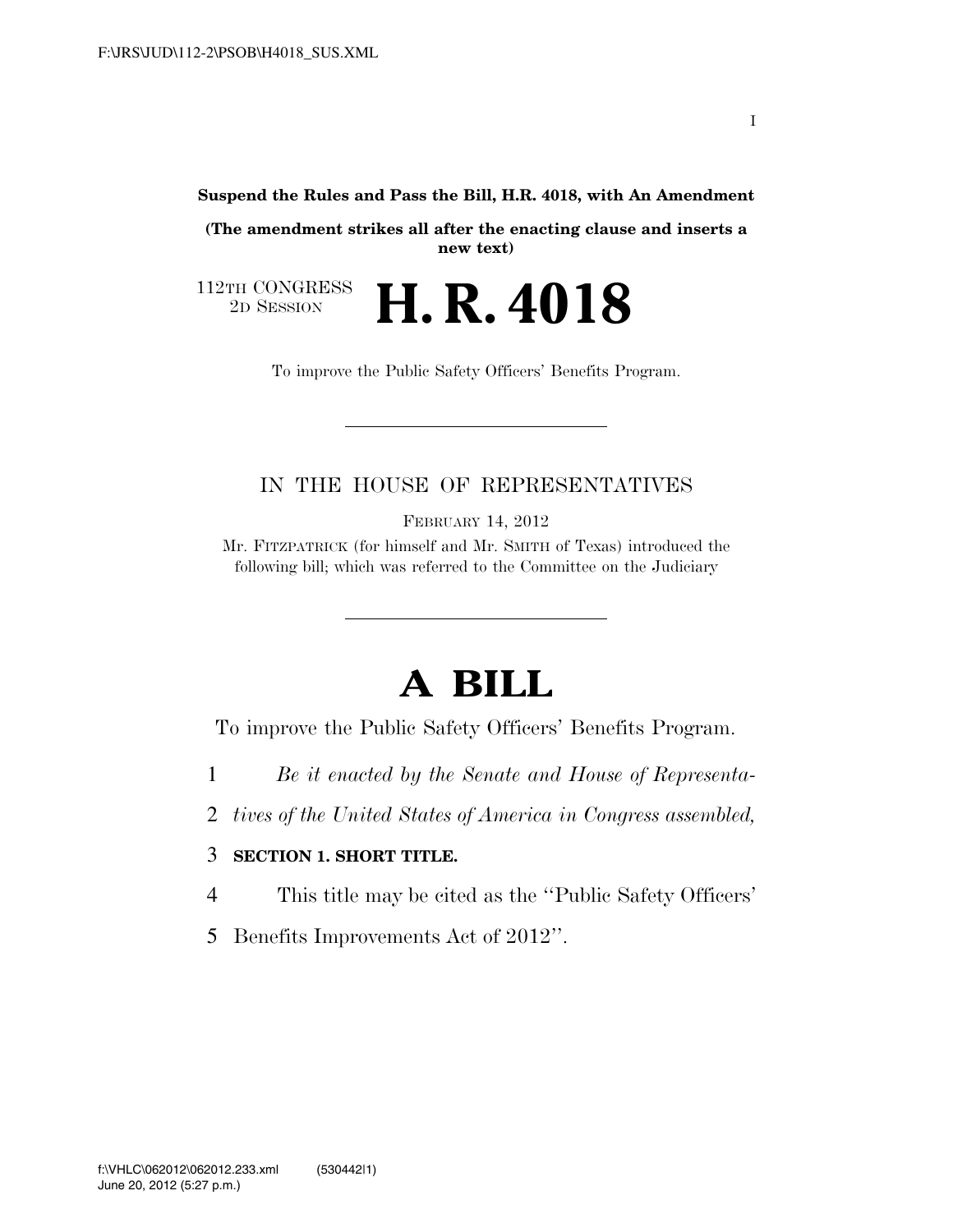| 1              | SEC. 2. BENEFITS FOR CERTAIN NONPROFIT EMERGENCY          |
|----------------|-----------------------------------------------------------|
| $\overline{2}$ | MEDICAL SERVICE PROVIDERS; MISCELLA-                      |
| 3              | NEOUS AMENDMENTS.                                         |
| 4              | (a) IN GENERAL.—Title I of the Omnibus Crime              |
| 5              | Control and Safe Streets Act of 1968 (42 U.S.C. 3711      |
| 6              | et seq.) is amended—                                      |
| 7              | (1) in section 901(a) $(42 \text{ U.S.C. } 3791(a))$ —    |
| 8              | (A) in paragraph $(26)$ , by striking "and"               |
| 9              | at the end;                                               |
| 10             | $(B)$ in paragraph $(27)$ , by striking the pe-           |
| 11             | riod at the end and inserting "; and"; and                |
| 12             | (C) by adding at the end the following:                   |
| 13             | $\cdot\cdot(28)$ the term 'hearing examiner' includes any |
| 14             | medical or claims examiner.";                             |
| 15             | $(2)$ in section 1201 (42 U.S.C. 3796)—                   |
| 16             | $(A)$ in subsection $(a)$ , by striking "fol-             |
| 17             | lows:" and all that follows and inserting the fol-        |
| 18             | lowing: "follows (if the payee indicated is living        |
| 19             | on the date on which the determination is                 |
| 20             | $made$ —                                                  |
| 21             | $\cdot$ (1) if there is no child who survived the public  |
| 22             | safety officer, to the surviving spouse of the public     |
| 23             | safety officer;                                           |
| 24             | "(2) if there is at least 1 child who survived the        |
| 25             | public safety officer and a surviving spouse of the       |
| 26             | public safety officer, 50 percent to the surviving        |
|                |                                                           |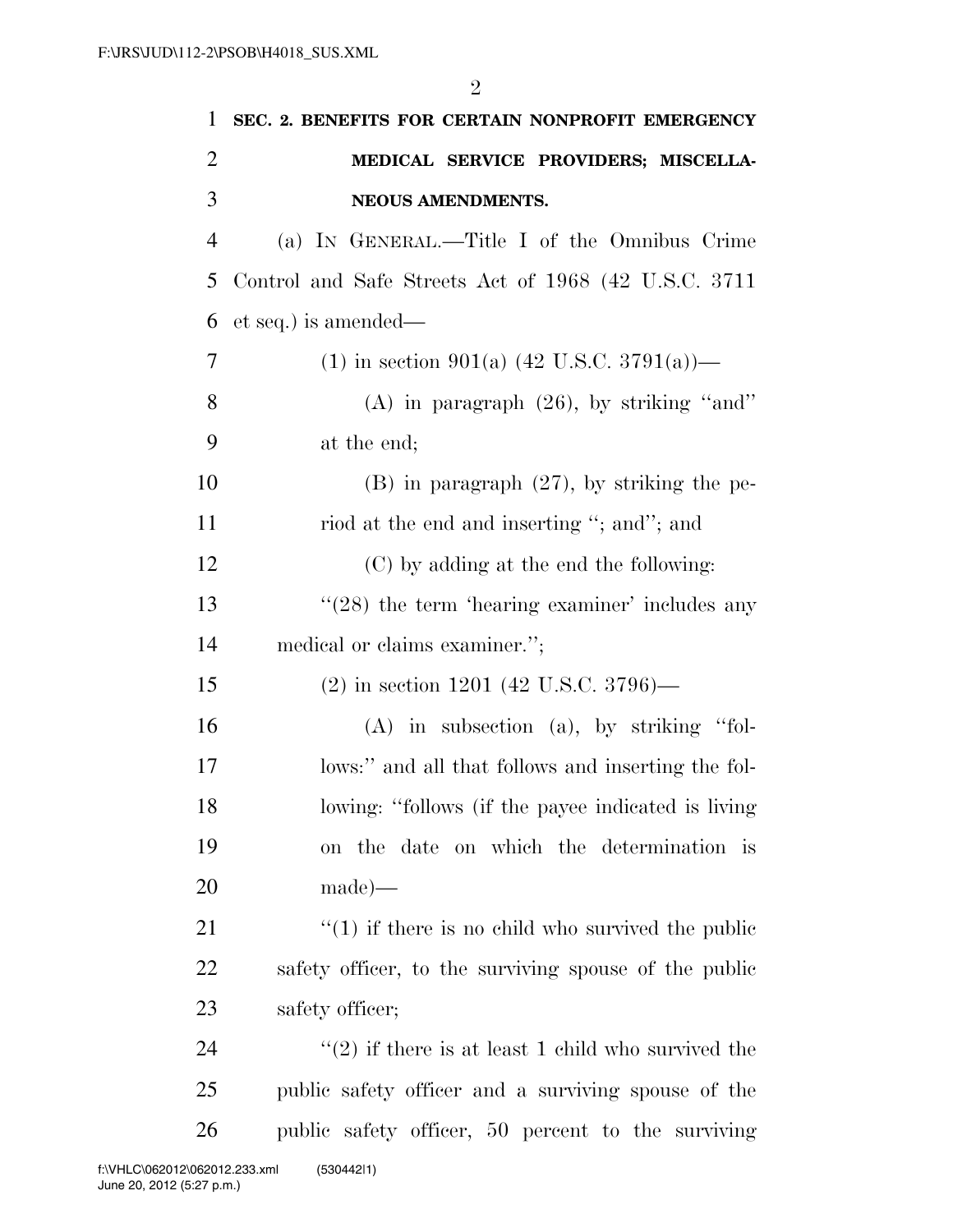| $\mathbf{1}$   | child (or children, in equal shares) and 50 percent            |
|----------------|----------------------------------------------------------------|
| $\overline{2}$ | to the surviving spouse;                                       |
| 3              | $\cdot\cdot$ (3) if there is no surviving spouse of the public |
| $\overline{4}$ | safety officer, to the surviving child (or children, in        |
| 5              | equal shares);                                                 |
| 6              | $\cdot$ (4) if there is no surviving spouse of the public      |
| 7              | safety officer and no surviving child—                         |
| $8\,$          | $\lq\lq$ to the surviving individual (or individ-              |
| 9              | uals, in shares per the designation, or, other-                |
| 10             | wise, in equal shares) designated by the public                |
| 11             | safety officer to receive benefits under this sub-             |
| 12             | section in the most recently executed designa-                 |
| 13             | tion of beneficiary of the public safety officer on            |
| 14             | file at the time of death with the public safety               |
| 15             | agency, organization, or unit; or                              |
| 16             | $\lq\lq(B)$ if there is no individual qualifying               |
| 17             | under subparagraph $(A)$ , to the surviving indi-              |
| 18             | vidual (or individuals, in equal shares) des-                  |
| 19             | ignated by the public safety officer to receive                |
| <b>20</b>      | benefits under the most recently executed life                 |
| 21             | insurance policy of the public safety officer on               |
| 22             | file at the time of death with the public safety               |
| 23             | agency, organization, or unit;                                 |
| 24             | $\cdot\cdot$ (5) if there is no individual qualifying under    |

25 paragraph  $(1)$ ,  $(2)$ ,  $(3)$ , or  $(4)$ , to the surviving par-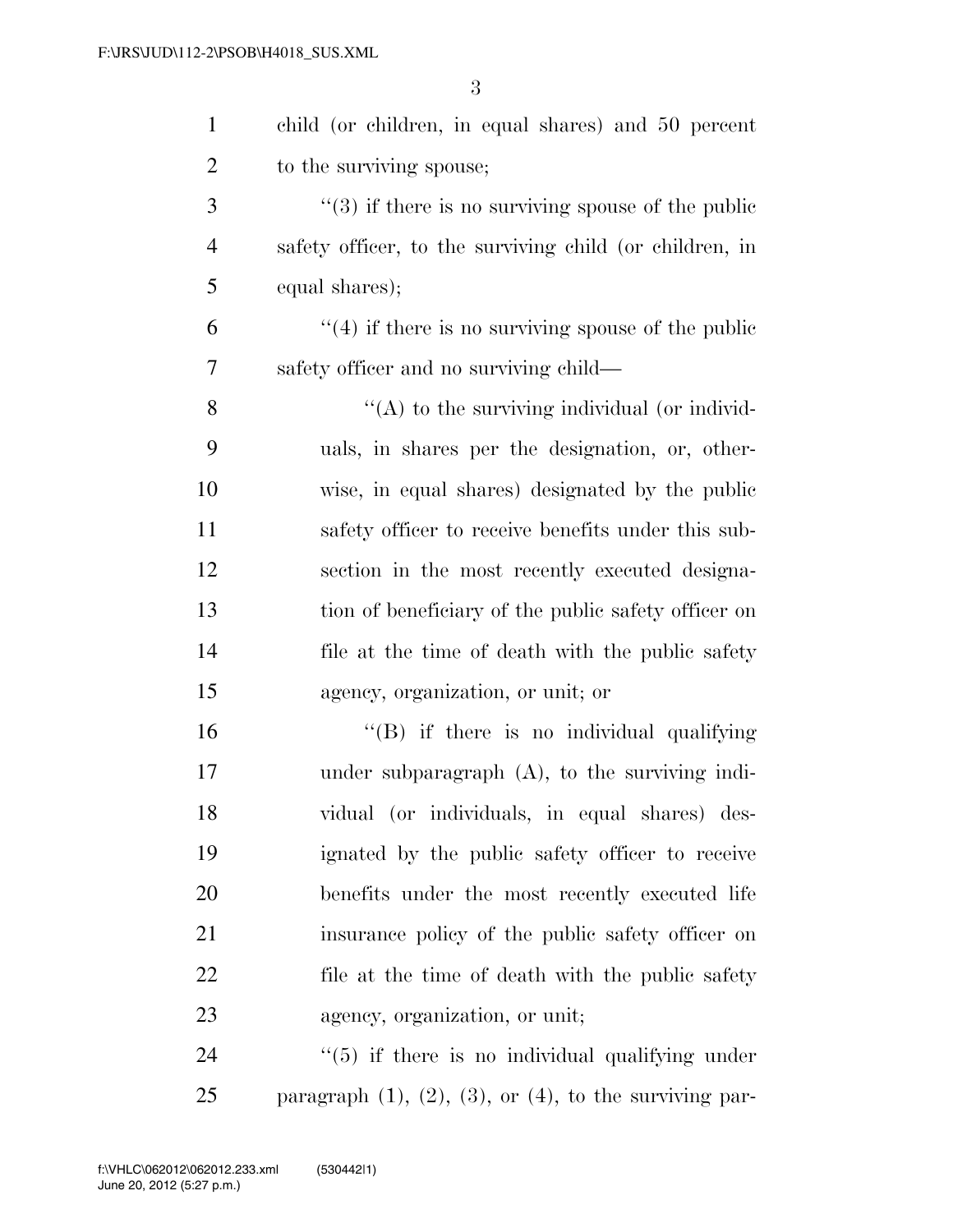| $\mathbf{1}$   | ent (or parents, in equal shares) of the public safety                |
|----------------|-----------------------------------------------------------------------|
| $\overline{2}$ | officer; or                                                           |
| 3              | $\cdot\cdot\cdot(6)$ if there is no individual qualifying under       |
| $\overline{4}$ | paragraph $(1)$ , $(2)$ , $(3)$ , $(4)$ , or $(5)$ , to the surviving |
| 5              | individual (or individuals, in equal shares) who                      |
| 6              | would qualify under the definition of the term 'child'                |
| 7              | under section $1204$ but for age.";                                   |
| 8              | $(B)$ in subsection $(b)$ —                                           |
| 9              | (i) by striking "direct result of a cata-                             |
| 10             | strophic" and inserting "direct and proxi-                            |
| 11             | mate result of a personal";                                           |
| 12             | (ii) by striking "pay," and all that fol-                             |
| 13             | lows through "the same" and inserting                                 |
| 14             | "pay the same";                                                       |
| 15             | (iii) by striking "in any year" and in-                               |
| 16             | serting "to the public safety officer (if liv-                        |
| 17             | ing on the date on which the determination                            |
| 18             | is made)";                                                            |
| 19             | (iv) by striking "in such year, ad-                                   |
| 20             | justed" and inserting "with respect to the                            |
| 21             | date on which the catastrophic injury oc-                             |
| 22             | curred, as adjusted";                                                 |
| 23             | (v) by striking ", to such officer";                                  |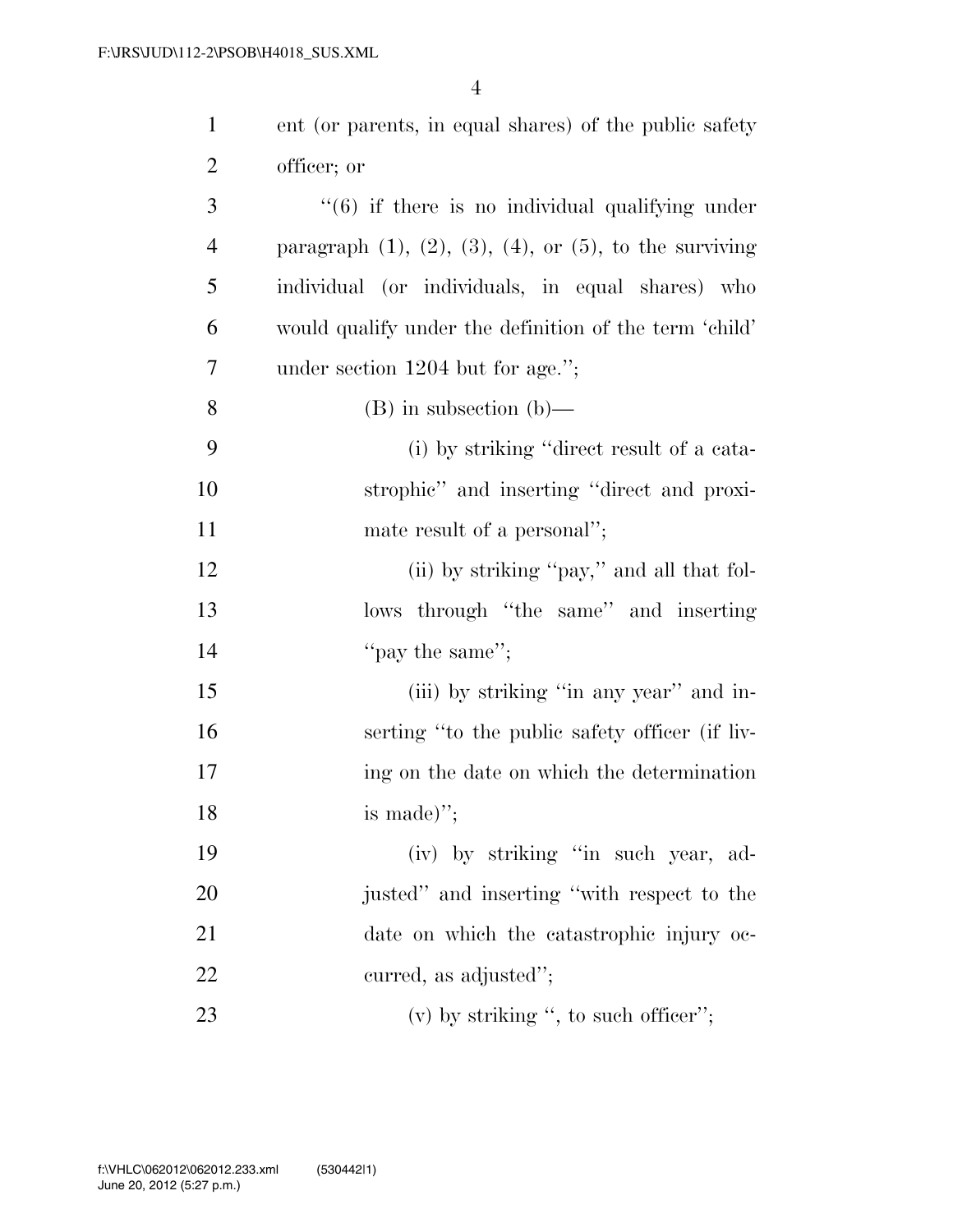| $\mathbf{1}$   | (vi) by striking "the total" and all         |
|----------------|----------------------------------------------|
| $\overline{2}$ | that follows through "For" and inserting     |
| 3              | "for"; and                                   |
| $\overline{4}$ | (vii) by striking "That these" and all       |
| 5              | that follows through the period, and insert- |
| 6              | ing "That the amount payable under this      |
| 7              | subsection shall be the amount payable as    |
| 8              | of the date of catastrophic injury of such   |
| 9              | public safety officer.";                     |
| 10             | $(C)$ in subsection $(f)$ —                  |
| 11             | (i) in paragraph $(1)$ , by striking ", as   |
| 12             | amended (D.C. Code, sec. $4-622$ ); or" and  |
| 13             | inserting a semicolon;                       |
| 14             | (ii) in paragraph $(2)$ —                    |
| 15             | (I) by striking ". Such bene-                |
| 16             | ficiaries shall only receive benefits        |
| 17             | under such section 8191 that" and in-        |
| 18             | serting ", such that beneficiaries shall     |
| 19             | receive only such benefits under such        |
| 20             | section $8191$ as"; and                      |
| 21             | (II) by striking the period at the           |
| 22             | end and inserting "; or"; and                |
| 23             | (iii) by adding at the end the fol-          |
| 24             | lowing:                                      |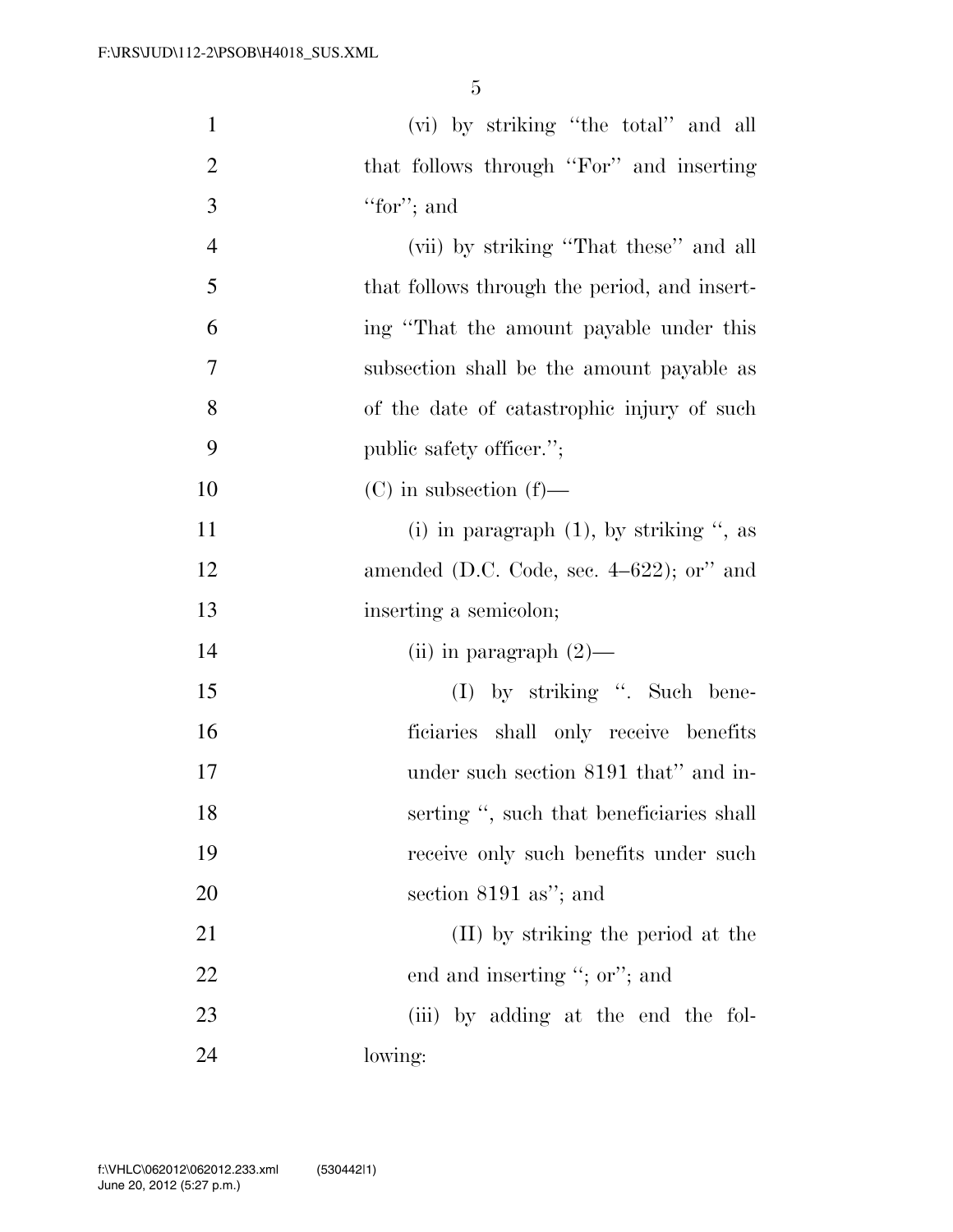| $\mathbf{1}$   | $\lq(3)$ payments under the September 11th Vic-               |
|----------------|---------------------------------------------------------------|
| $\overline{2}$ | tim Compensation Fund of 2001 (49 U.S.C. 40101)               |
| 3              | note; Public Law $107-42$ .";                                 |
| $\overline{4}$ | (D) by amending subsection (k) to read as                     |
| 5              | follows:                                                      |
| 6              | $f'(k)$ As determined by the Bureau, a heart attack,          |
| 7              | stroke, or vascular rupture suffered by a public safety offi- |
| 8              | cer shall be presumed to constitute a personal injury with-   |
| 9              | in the meaning of subsection (a), sustained in the line of    |
| 10             | duty by the officer and directly and proximately resulting    |
| 11             | in death, if—                                                 |
| 12             | $\lq(1)$ the public safety officer, while on duty—            |
| 13             | $\lq\lq$ engages in a situation involving non-                |
| 14             | routine stressful or strenuous physical law en-               |
| 15             | forcement, fire suppression, rescue, hazardous                |
| 16             | material response, emergency medical services,                |
| 17             | prison security, disaster relief, or other emer-              |
| 18             | gency response activity; or                                   |
| 19             | "(B) participates in a training exercise in-                  |
| 20             | volving nonroutine stressful or strenuous phys-               |
| 21             | ical activity;                                                |
| 22             | $\lq(2)$ the heart attack, stroke, or vascular rup-           |
| 23             | ture commences-                                               |
| 24             | $\lq\lq$ while the officer is engaged or partici-             |
| 25             | pating as described in paragraph $(1)$ ;                      |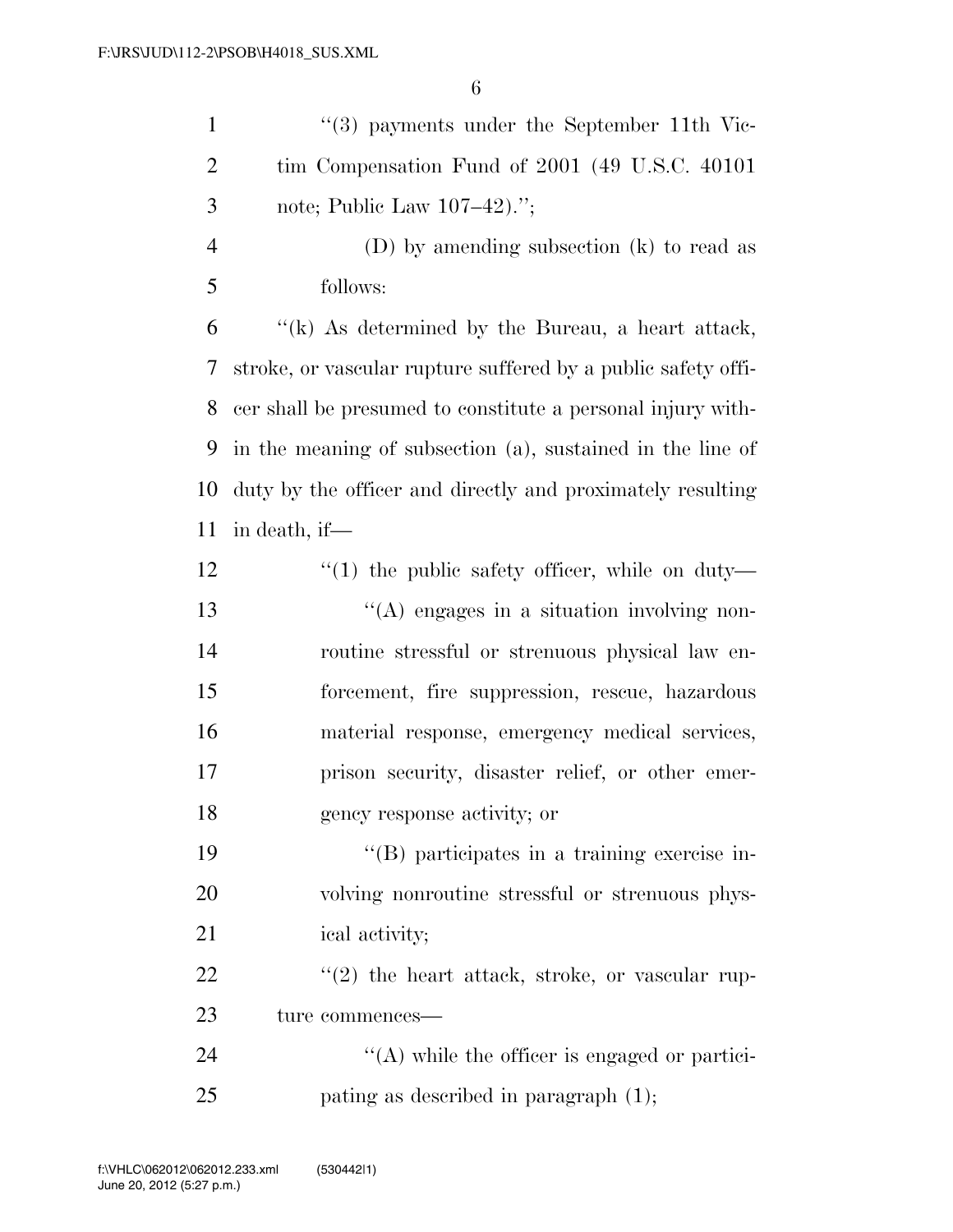| $\mathbf{1}$   | $\lq\lq$ while the officer remains on that duty              |
|----------------|--------------------------------------------------------------|
| $\overline{2}$ | after being engaged or participating as de-                  |
| 3              | scribed in paragraph $(1)$ ; or                              |
| $\overline{4}$ | "(C) not later than 24 hours after the offi-                 |
| 5              | cer is engaged or participating as described in              |
| 6              | paragraph $(1)$ ; and                                        |
| 7              | "(3) the heart attack, stroke, or vascular rup-              |
| 8              | ture directly and proximately results in the death of        |
| 9              | the public safety officer,                                   |
| 10             | unless competent medical evidence establishes that the       |
| 11             | heart attack, stroke, or vascular rupture was unrelated to   |
| 12             | the engagement or participation or was directly and proxi-   |
| 13             | mately caused by something other than the mere presence      |
| 14             | of cardiovascular-disease risk factors."; and                |
| 15             | (E) by adding at the end the following:                      |
| 16             | "(n) The public safety agency, organization, or unit         |
| 17             | responsible for maintaining on file an executed designation  |
|                | 18 of beneficiary or executed life insurance policy for pur- |
| 19             | poses of subsection $(a)(4)$ shall maintain the confiden-    |
| 20             | tiality of the designation or policy in the same manner      |
| 21             | as the agency, organization, or unit maintains personnel     |
| 22             | or other similar records of the public safety officer.";     |
| 23             | $(3)$ in section 1202 (42 U.S.C. 3796a)—                     |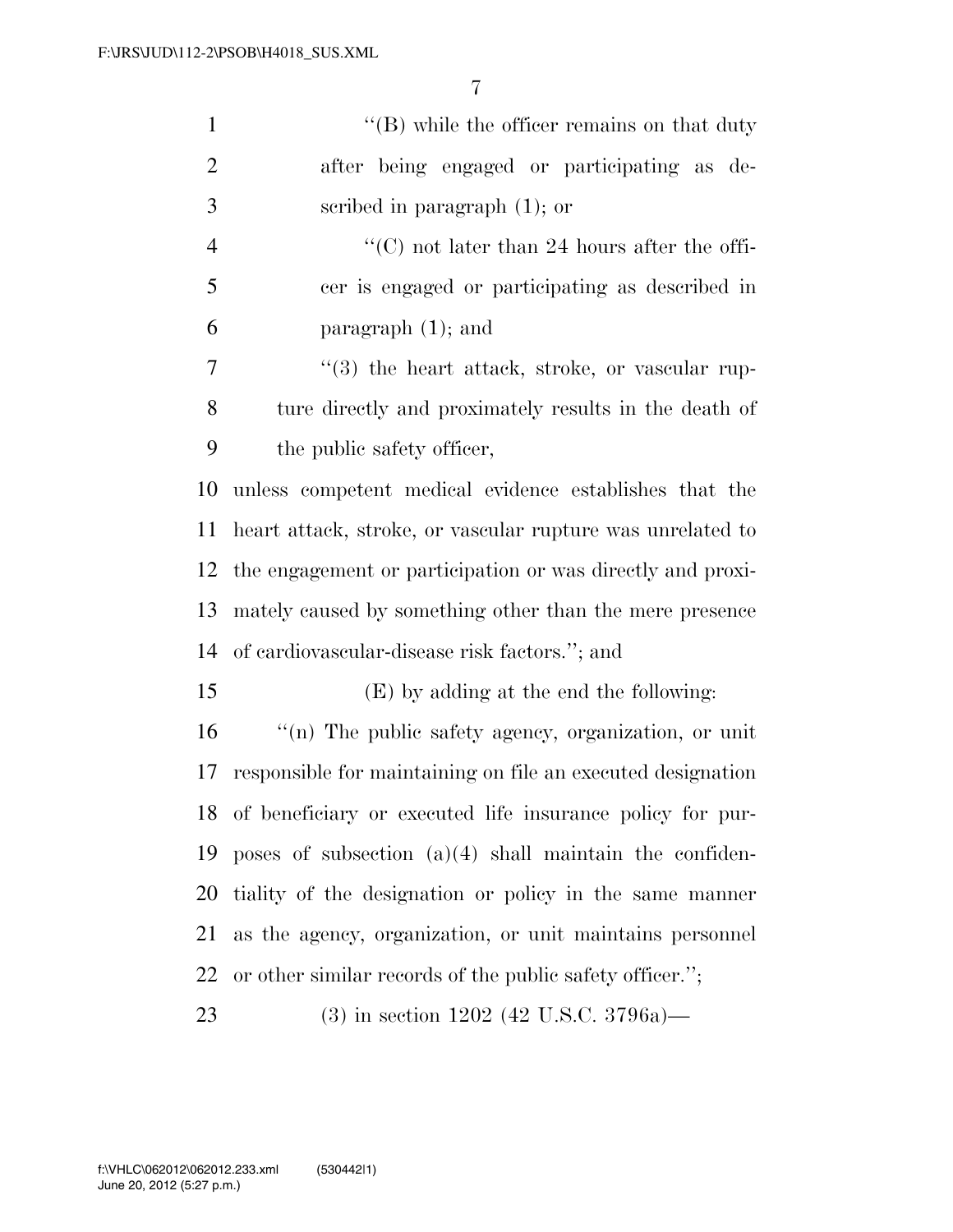| $\mathbf{1}$   | $(A)$ by striking "death", each place it ap-       |
|----------------|----------------------------------------------------|
| $\overline{2}$ | pears except the second place it appears, and      |
| 3              | inserting "fatal"; and                             |
| $\overline{4}$ | $(B)$ in paragraph $(1)$ , by striking "or cata-   |
| 5              | strophic injury" the second place it appears and   |
| 6              | inserting ", disability, or injury";               |
| 7              | $(4)$ in section 1203 (42 U.S.C. 3796a-1)—         |
| 8              | $(A)$ in the section heading, by striking          |
| 9              | "WHO HAVE DIED IN THE LINE OF DUTY" and            |
| 10             | inserting "WHO HAVE SUSTAINED FATAL OR             |
| 11             | CATASTROPHIC INJURY IN THE LINE OF DUTY";          |
| 12             | and                                                |
| 13             | (B) by striking "who have died in the line         |
| 14             | of duty" and inserting "who have sustained         |
| 15             | fatal or catastrophic injury in the line of duty"; |
| 16             | $(5)$ in section 1204 (42 U.S.C. 3796b)—           |
| 17             | $(A)$ in paragraph $(1)$ , by striking "con-       |
| 18             | sequences of an injury that" and inserting "an     |
| 19             | injury, the direct and proximate consequences      |
| 20             | of which";                                         |
| 21             | $(B)$ in paragraph $(3)$ —                         |
| 22             | (i) in the matter preceding clause                 |
| 23             | $(i)$ —                                            |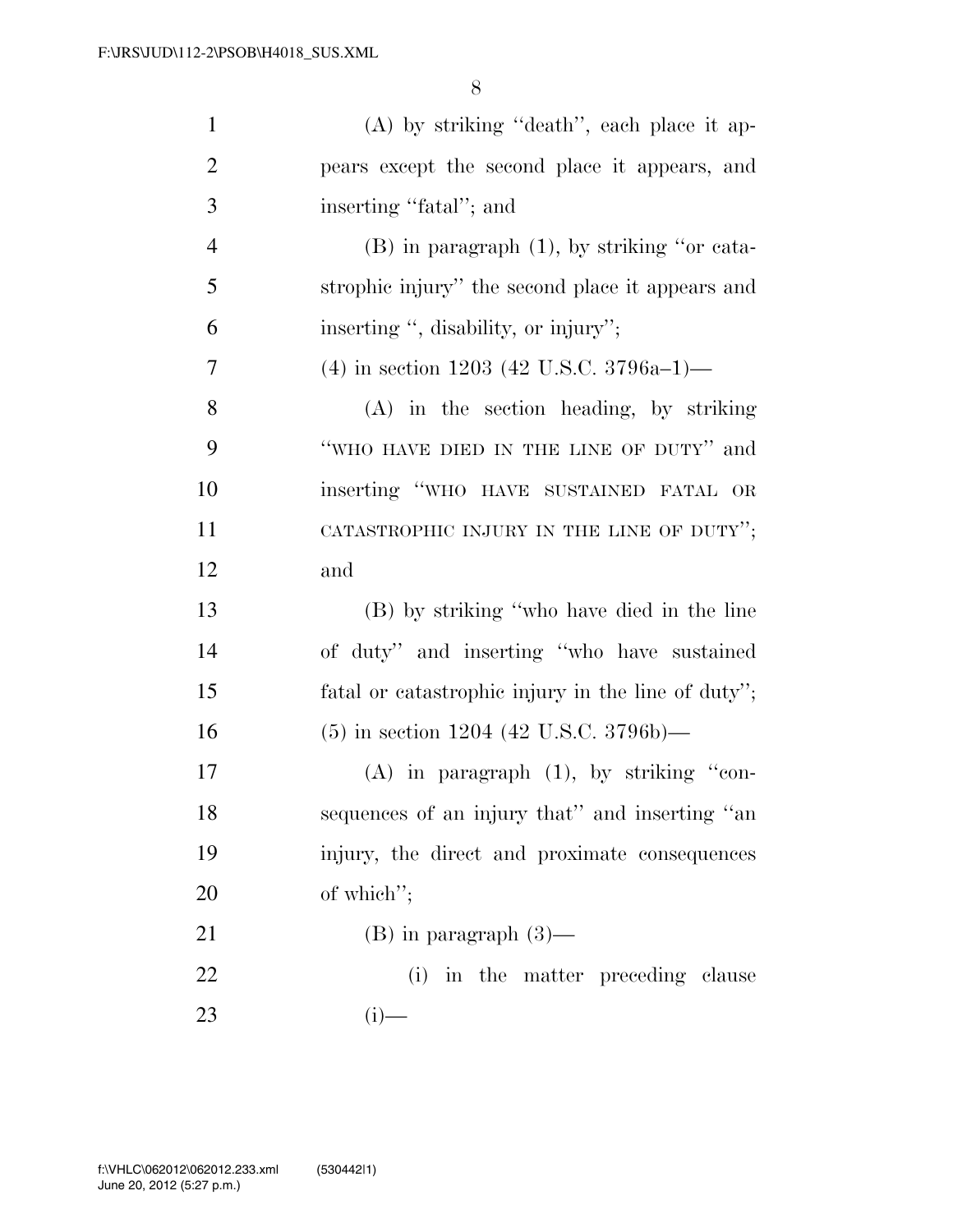| $\mathbf{1}$   | $(I)$ by inserting "or permanently"              |
|----------------|--------------------------------------------------|
| $\overline{2}$ | and totally disabled" after "de-                 |
| 3              | ceased"; and                                     |
| $\overline{4}$ | (II) by striking "death" and in-                 |
| 5              | serting "fatal or catastrophic injury";          |
| 6              | and                                              |
| 7              | $(ii)$ by redesignating clauses $(i)$ , $(ii)$ , |
| 8              | and (iii) as subparagraphs $(A)$ , $(B)$ , and   |
| 9              | (C), respectively;                               |
| 10             | $(C)$ in paragraph $(5)$ —                       |
| 11             | (i) by striking "post-mortem" each               |
| 12             | place it appears and inserting "post-in-         |
| 13             | jury"; and                                       |
| 14             | (ii) by redesignating clauses (i) and            |
| 15             | (ii) as subparagraphs $(A)$ and $(B)$ , respec-  |
| 16             | tively;                                          |
| 17             | (D) in paragraph $(7)$ , by striking "public     |
| 18             | employee member of a rescue squad or ambu-       |
| 19             | lance crew;" and inserting "employee or volun-   |
| 20             | teer member of a rescue squad or ambulance       |
| 21             | crew (including a ground or air ambulance serv-  |
| 22             | ice) that—                                       |
| 23             | $\lq\lq$ (A) is a public agency; or              |
| 24             | "(B) is (or is a part of) a nonprofit entity     |
| 25             | serving the public that—                         |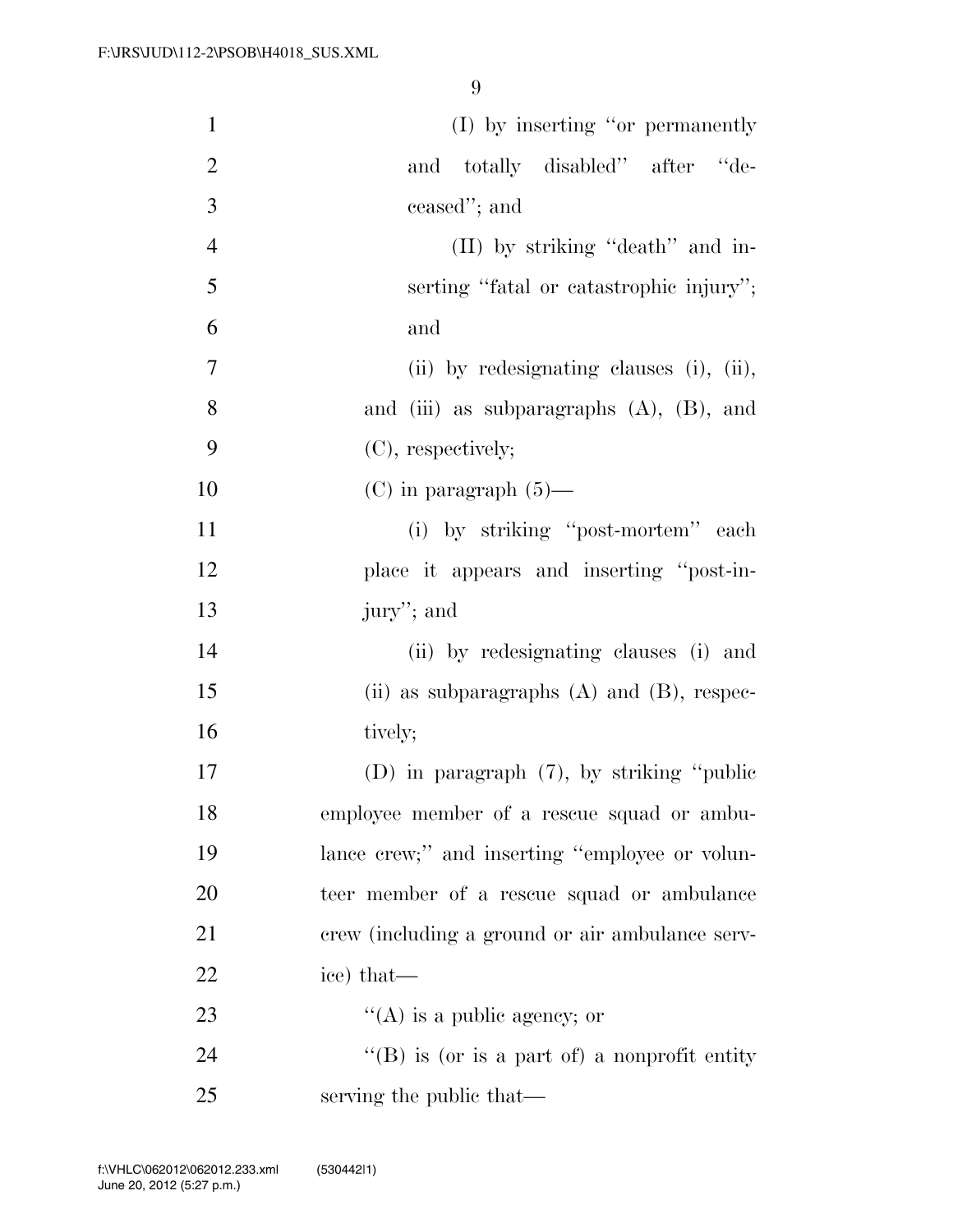| $\mathbf{1}$   | "(i) is officially authorized or licensed        |
|----------------|--------------------------------------------------|
| $\overline{2}$ | to engage in rescue activity or to provide       |
| 3              | emergency medical services; and                  |
| $\overline{4}$ | "(ii) engages in rescue activities or            |
| 5              | provides emergency medical services<br>as        |
| 6              | part of an official emergency response sys-      |
| 7              | $tem;$ "; and                                    |
| 8              | $(E)$ in paragraph $(9)$ —                       |
| 9              | (i) in subparagraph $(A)$ , by striking          |
| 10             | "as a chaplain, or as a member of a rescue       |
| 11             | squad or ambulance crew;" and inserting          |
| 12             | "or as a chaplain;";                             |
| 13             | (ii) in subparagraph $(B)(ii)$ , by strik-       |
| 14             | ing "or" after the semicolon;                    |
| 15             | (iii) in subparagraph $(C)(ii)$ , by strik-      |
| 16             | ing the period and inserting "; or"; and         |
| 17             | (iv) by adding at the end the fol-               |
| 18             | lowing:                                          |
| 19             | $\lq\lq$ (D) a member of a rescue squad or am-   |
| 20             | bulance crew who, as authorized or licensed by   |
| 21             | law and by the applicable agency or entity, is   |
| 22             | engaging in rescue activity or in the provision  |
| 23             | of emergency medical services."                  |
| 24             | $(6)$ in section 1205 (42 U.S.C. 3796c), by add- |
| 25             | ing at the end the following:                    |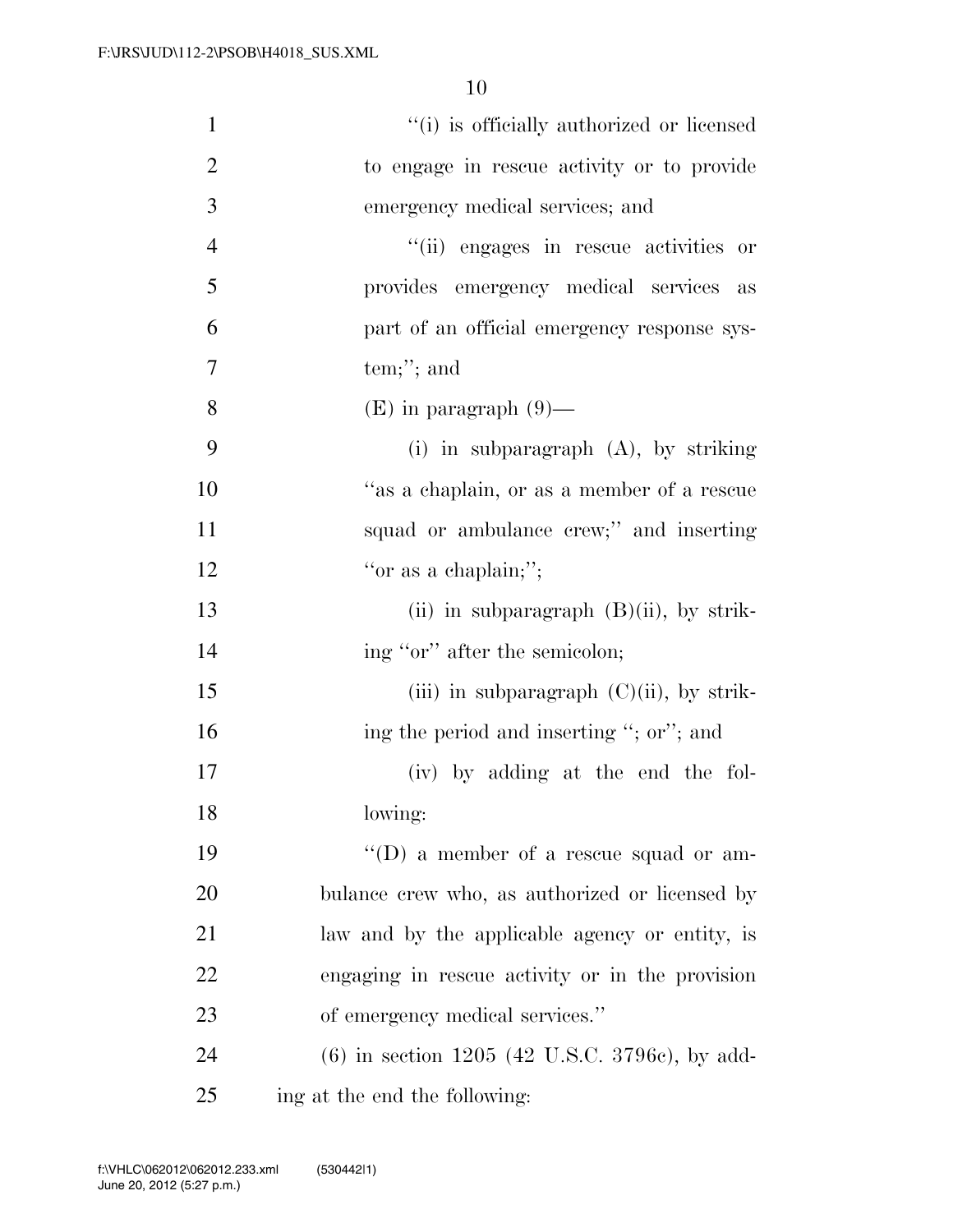| $\mathbf{1}$ | "(d) Unless expressly provided otherwise, any ref-                        |
|--------------|---------------------------------------------------------------------------|
| 2            | erence in this part to any provision of law not in this part              |
| 3            | shall be understood to constitute a general reference under               |
| 4            | the doctrine of incorporation by reference, and thus to in-               |
| 5            | clude any subsequent amendments to the provision.";                       |
| 6            | $(7)$ in each of subsections (a) and (b) of section                       |
| 7            | 1212 (42 U.S.C. 3796d–1), sections 1213 and 1214                          |
| 8            | $(42 \text{ U.S.C. } 3796d - 2 \text{ and } 3796d - 3)$ , and subsections |
| 9            | (b) and (c) of section $1216$ (42 U.S.C. 3796d–5), by                     |
| 10           | striking "dependent" each place it appears and in-                        |
| 11           | serting "person";                                                         |
| 12           | $(8)$ in section 1212 (42 U.S.C. 3796d-1)—                                |
| 13           | $(A)$ in subsection $(a)$ —                                               |
| 14           | (i) in paragraph $(1)$ , in the matter                                    |
| 15           | preceding subparagraph $(A)$ , by striking                                |
| 16           | "Subject" and all that follows through ",                                 |
| 17           | the" and inserting "The"; and                                             |
| 18           | $(iii)$ in paragraph $(3)$ , by striking "re-                             |
| 19           | duced by" and all that follows through                                    |
| 20           | "(B) the amount" and inserting "reduced"                                  |
| 21           | by the amount";                                                           |
| 22           | $(B)$ in subsection $(c)$ —                                               |
| 23           | (i) in the subsection heading, by strik-                                  |
| 24           | ing "DEPENDENT"; and                                                      |
| 25           | (ii) by striking "dependent";                                             |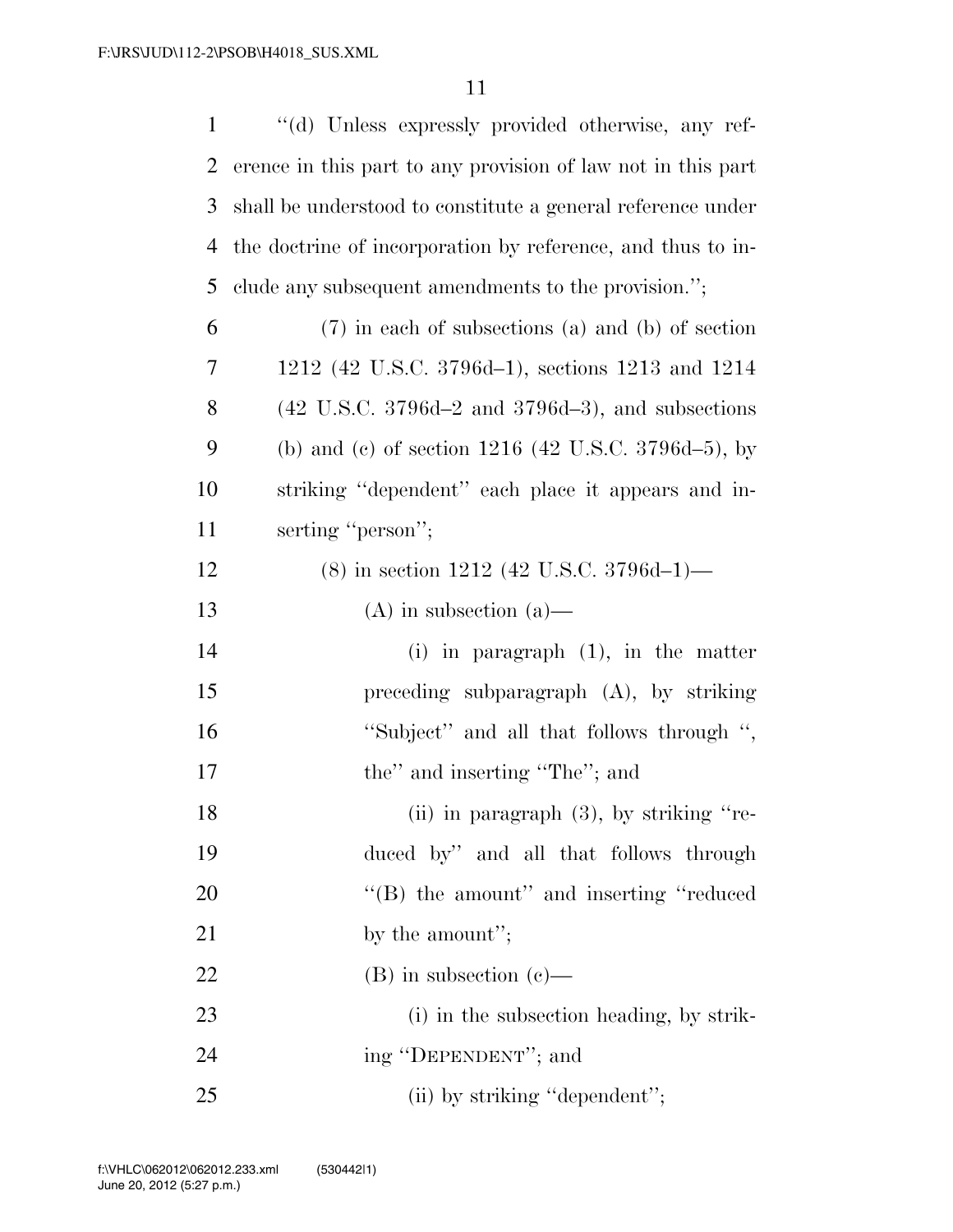| $\mathbf{1}$   | $(9)$ in paragraphs $(2)$ and $(3)$ of section               |
|----------------|--------------------------------------------------------------|
| $\overline{2}$ | 1213(b) $(42 \text{ U.S.C. } 3796d-2(b))$ , by striking "de- |
| 3              | pendent's" each place it appears and inserting "per-         |
| $\overline{4}$ | son's";                                                      |
| 5              | $(10)$ in section 1216 (42 U.S.C. 3796d-5)—                  |
| 6              | $(A)$ in subsection $(a)$ , by striking "each de-            |
| 7              | pendent" each place it appears and inserting "a              |
| 8              | spouse or child"; and                                        |
| 9              | (B) by striking "dependents" each place it                   |
| 10             | appears and inserting "a person"; and                        |
| 11             | $(11)$ in section $1217(3)(A)$ $(42 \text{ U.S.C. } 3796d-$  |
| 12             | $6(3)(A)$ , by striking "described in" and all that fol-     |
| 13             | lows and inserting "an institution of higher edu-            |
| 14             | cation, as defined in section 102 of the Higher Edu-         |
| 15             | cation Act of 1965 (20 U.S.C. 1002); and".                   |
| 16             | (b) AMENDMENT RELATED TO EXPEDITED PAY-                      |
| 17             | MENT FOR PUBLIC SAFETY OFFICERS INVOLVED IN THE              |
| 18             | PREVENTION, INVESTIGATION, RESCUE, OR RECOVERY               |
| 19             | EFFORTS RELATED TO A TERRORIST ATTACK.-Section               |
| 20             | $611(a)$ of the Uniting and Strengthening America by Pro-    |
| 21             | viding Appropriate Tools Required to Intercept and Ob-       |
| 22             | struct Terrorism (USA PATRIOT ACT) Act of 2001 (42)          |
| 23             | U.S.C. $3796e-1(a)$ is amended by inserting "or an entity"   |
| 24             | described in section $1204(7)(B)$ of the Omnibus Crime       |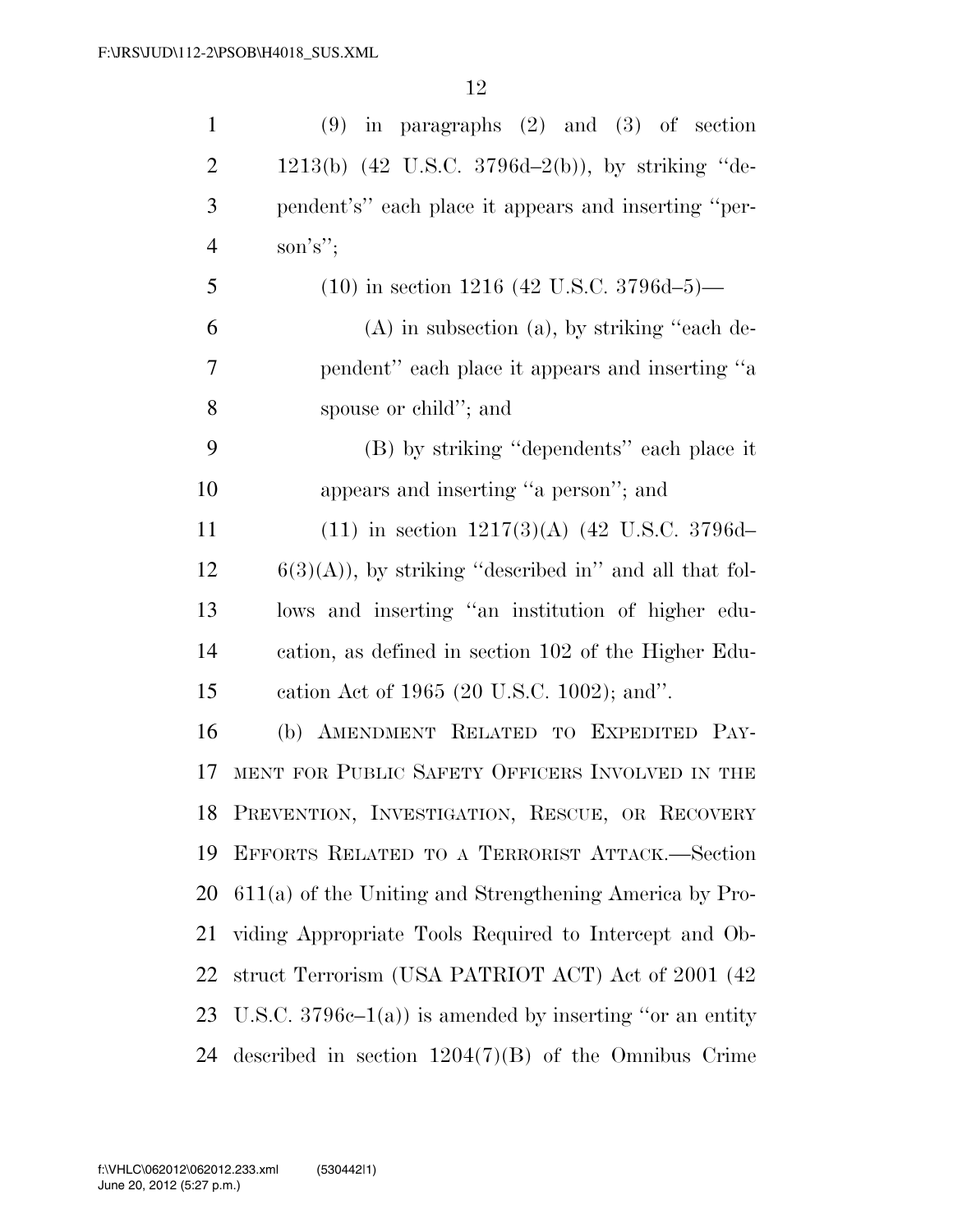Control and Safe Streets Act of 1968 (42 U.S.C. 2  $3796b(7)(B)$ " after "employed by such agency".

 (c) TECHNICAL AND CONFORMING AMENDMENT.— Section 402(l)(4)(C) of the Internal Revenue Code of 1986 is amended—

6 (1) by striking "section  $1204(9)(\mathrm{A})$ " and in-7 serting "section  $1204(10)(\text{A})$ "; and

8 (2) by striking "42 U.S.C.  $3796b(9)(A)$ " and 9 inserting "42 U.S.C.  $3796b(10)(A)$ ".

 **SEC. 3. AUTHORIZATION OF APPROPRIATIONS; DETER-MINATIONS; APPEALS.** 

 The matter under the heading ''PUBLIC SAFETY OF- FICERS BENEFITS'' under the heading ''OFFICE OF JUS- TICE PROGRAMS'' under title II of division B of the Con- solidated Appropriations Act, 2008 (Public Law 110–161; 121 Stat. 1912; 42 U.S.C. 3796c–2) is amended—

 (1) by striking ''decisions'' and inserting ''de-terminations'';

 (2) by striking ''(including those, and any re-lated matters, pending)''; and

 (3) by striking the period at the end and insert- ing the following: '': *Provided further,* That, on and after the date of enactment of the Public Safety Of- ficers' Benefits Improvements Act of 2012, as to each such statute—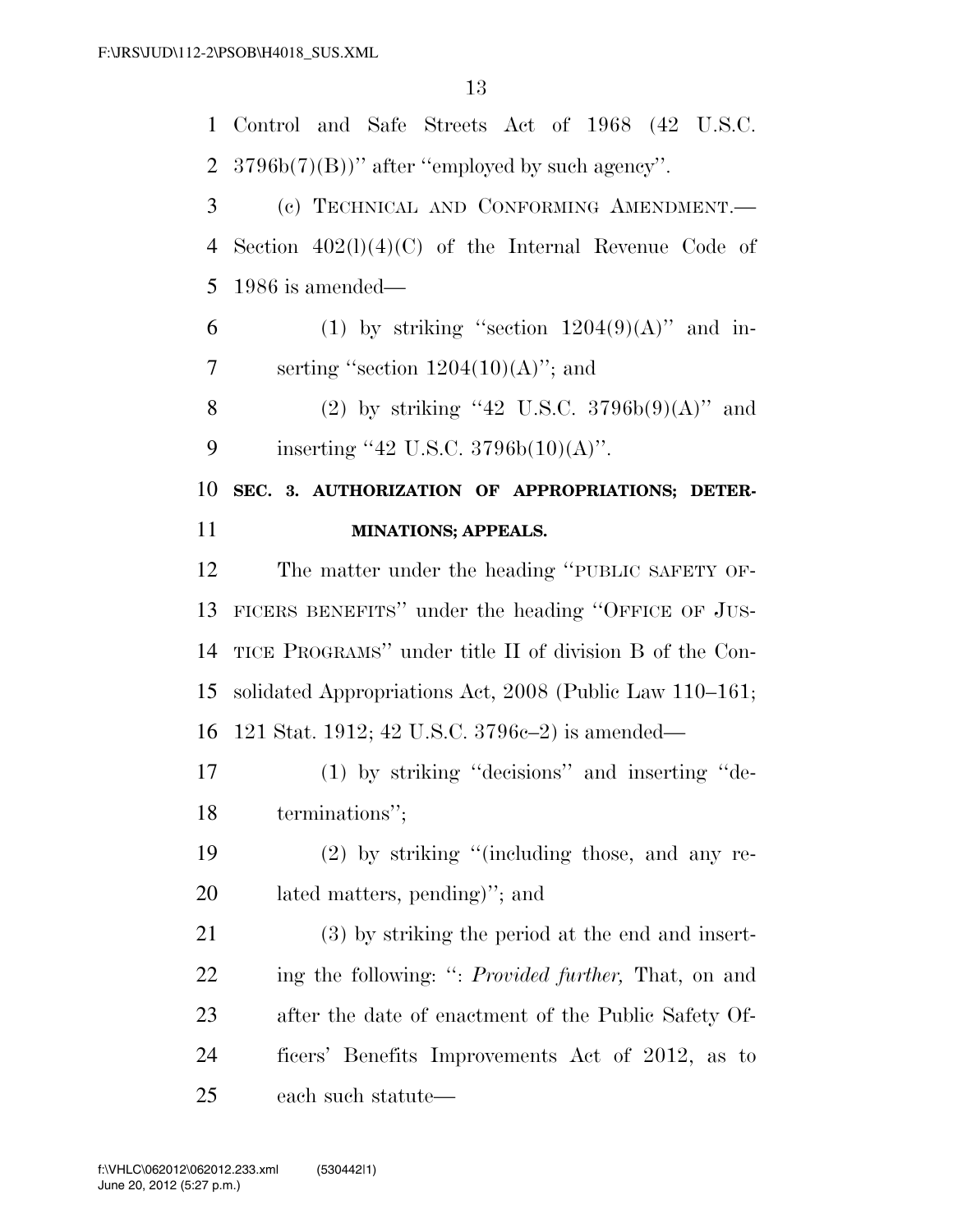| $\mathbf{1}$   | "(1) the provisions of section $1001(a)(4)$ of                     |
|----------------|--------------------------------------------------------------------|
| $\overline{2}$ | such title I (42 U.S.C. 3793(a)(4)) shall apply;                   |
| 3              | $\lq(2)$ payment (other than payment made pursu-                   |
| $\overline{4}$ | ant to section 611 of the Uniting and Strengthening                |
| 5              | America by Providing Appropriate Tools Required to                 |
| 6              | Intercept and Obstruct Terrorism (USA PATRIOT                      |
| 7              | ACT) Act of $2001$ (42 U.S.C. 3796c-1)) shall be                   |
| 8              | made only upon a determination by the Bureau that                  |
| 9              | the facts legally warrant the payment;                             |
| 10             | $(3)$ any reference to section 1202 of such title                  |
| 11             | I shall be deemed to be a reference to paragraphs                  |
| 12             | $(2)$ and $(3)$ of such section 1202; and                          |
| 13             | $(4)$ a certification submitted under any such                     |
| 14             | statute (other than a certification submitted pursu-               |
| 15             | ant to section 611 of the Uniting and Strengthening                |
| 16             | America by Providing Appropriate Tools Required to                 |
| 17             | Intercept and Obstruct Terrorism (USA PATRIOT                      |
| 18             | ACT) Act of 2001 (42 U.S.C. 3796 $e-1$ )) may be ac-               |
| 19             | cepted by the Bureau as prima facie evidence of the                |
| 20             | facts asserted in the certification:                               |
| 21             | <i>Provided further</i> , That, on and after the date of enactment |
| 22             | of the Public Safety Officers' Benefits Improvements Act           |
| 23             | of 2012, no appeal shall bring any final determination of          |
| 24             | the Bureau before any court for review unless notice of            |
| 25             | appeal is filed (within the time specified herein and in the       |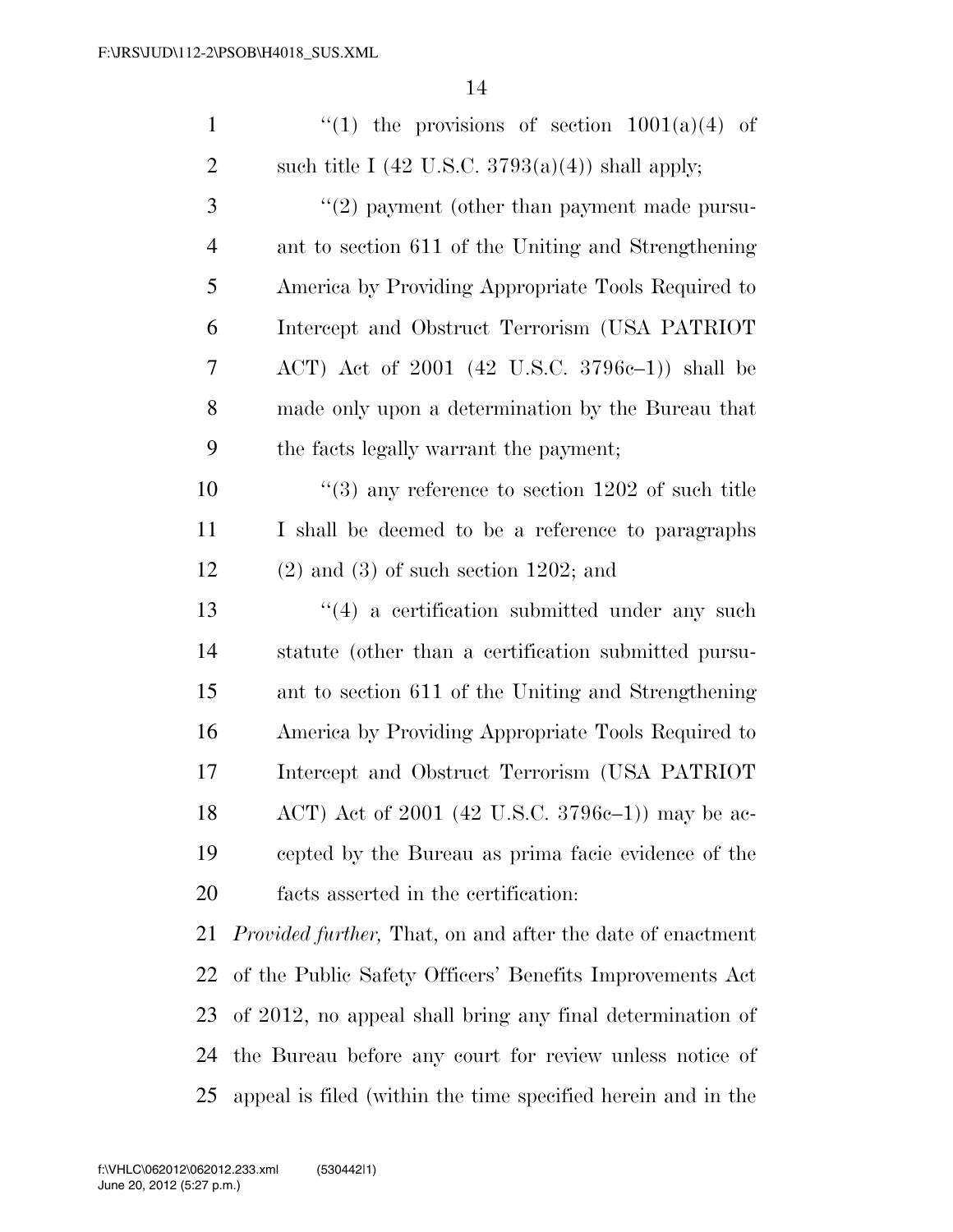manner prescribed for appeal to United States courts of appeals from United States district courts) not later than 90 days after the date on which the Bureau serves notice of the final determination: *Provided further,* That any reg- ulations promulgated by the Bureau under such part (or any such statute) before, on, or after the date of enact- ment of the Public Safety Officers' Benefits Improvements Act of 2012 shall apply to any matter pending on, or filed or accruing after, the effective date specified in the regula-tions.''.

## **SEC. 4. EFFECTIVE DATE.**

 (a) IN GENERAL.—Except as provided in subsection (b), the amendments made by this Act shall—

 (1) take effect on the date of enactment of this Act; and

 (2) apply to any matter pending, before the Bu- reau of Justice Assistance or otherwise, on the date of enactment of this Act, or filed or accruing after that date.

(b) EXCEPTIONS.—

 (1) RESCUE SQUADS AND AMBULANCE CREWS.—For a member of a rescue squad or ambu- lance crew (as defined in section 1204(7) of title I of the Omnibus Crime Control and Safe Streets Act of 1968, as amended by this Act), the amendments